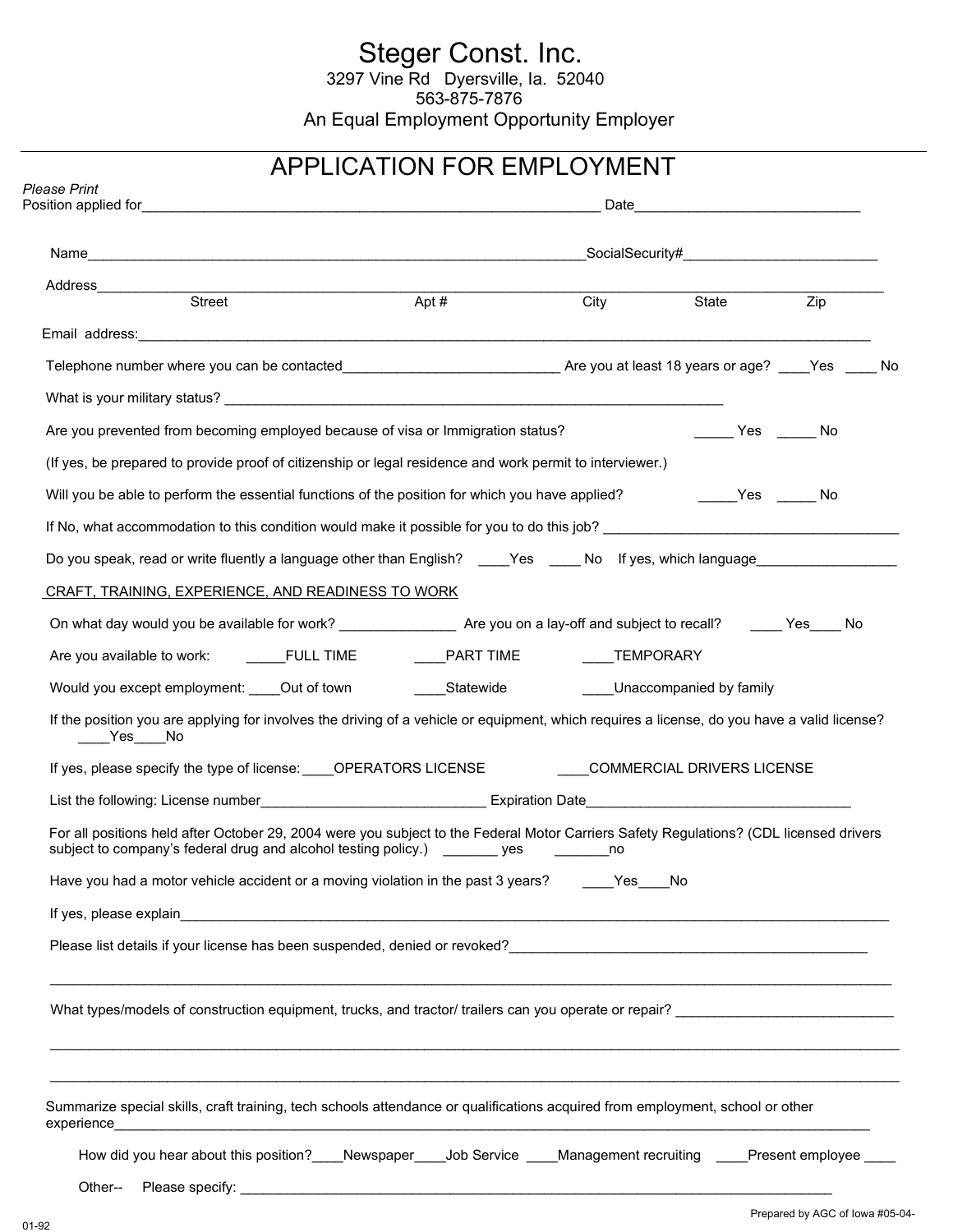#### LIST PREVIOUS EMPLOYMENT FOR LAST 3 YEARS (start with current or last job)

| <b>DATES</b> | <b>EMPLOYER</b> | <b>ADDRESS</b> | JOB HELD/DUTIES | <b>WAGE/RATE</b> | <b>REASON FOR LEAVING</b> |
|--------------|-----------------|----------------|-----------------|------------------|---------------------------|
|              |                 |                |                 |                  |                           |
|              |                 |                |                 |                  |                           |
|              |                 |                |                 |                  |                           |
|              |                 |                |                 |                  |                           |
|              |                 |                |                 |                  |                           |
|              |                 |                |                 |                  |                           |

Who should be notified in case of emergency?

| <b>NAME</b> | $-00$<br>℩∟<br>лı | <b>NUMBER</b><br>ODE/PHONE<br>⊢∧<br>. . |
|-------------|-------------------|-----------------------------------------|
|             |                   |                                         |

"I certify that the facts contained in this application are true and complete to the best of my knowledge and understand that, if employed, falsified statements on this application shall be grounds for dismissal, and I agree to hold my employer harmless in the event of my dismissal based thereon. I authorize investigation of all statements contained herein and to do background checks to give you all information concerning my previous employment and any pertinent information they may have, confidential or otherwise, and release all parties from all liability for any damage that may result from furnishing same to you.

A pre placement drug screening is part of the Policy for a Drug and Alcohol-Free workplace at Steger Const. Inc. Prospective employees, after having received an offer of employment or upon an offer to return to work, is required to undergo a drug test. To be considered qualified for employment with Steger Const. Inc. a negative report of the drug screen must be received by Steger Const. Inc. Employment will not begin until a negative drug test result is obtained. At the time the specimen is collected for drug testing, it will be split into two components. If there is a confirmed "positive" test result reported to Steger Const. Inc. by the MRO, the prospective employee will be notified in writing of the results through a letter, sent certified mail, as per Iowa Code 730.5. The employee may have a second test performed on the "second half" of the split sample, at their expense, at an "approved" laboratory of the prospective employee's selection. If a prospective employee desires to have that second, confirmatory test done, Steger Const. Inc. must receive notification within seven days of the date of the mailing of the letter to the prospective employee-including both receipt of the payment and the designation of the laboratory. If the positive test stands, this prospective employee will be deemed unsafe for hire.

I also acknowledge that the employer may require drug/alcohol testing as part of the company wide random testing policy. I also recognize that I could be offered employment subject to appropriate medical examination and that such a report could nullify my ultimate employment by this employer. I agree to submit to physical examination if required. I understand and agree that, if hired, my employment is for no definite period and may, regardless of the method of payment of my wages and salary, be terminated at any time without prior notice. If employment is obtained under this application, I will comply with all the rules and policies of my employer."

All offices, shop areas, office trailers and grease trucks are a "smoke free area".

Signature\_\_\_\_\_\_\_\_\_\_\_\_\_\_\_\_\_\_\_\_\_\_\_\_\_\_\_\_\_\_\_\_\_\_\_\_\_\_\_\_\_\_\_\_\_\_\_\_\_\_\_\_\_\_\_\_\_\_\_\_\_\_\_\_Date\_\_\_\_\_\_\_\_\_\_\_\_\_\_\_\_\_\_\_\_\_\_\_\_\_\_\_\_\_\_\_\_\_\_\_\_\_\_\_

(Note: this application will be current for 12 months)

This employer does not discriminate in hiring or employment on the basis of race, religion, sex, color, creed, national origin, age, disability, veteran status or any classification protected by federal, state or local law. Steger Const. Inc. has designated **Janet Tegeler as the EEO/AA officer**. Janet Tegeler has the responsibility to effectively administer and promote this Policy, and is assigned adequate authority and responsibility to do so. Steger Const. Inc. has an approved informal training and promotion program in all job classifications. A prospective trainee must be an employee in good standing and have supervisory approval. For more information contact Janet Tegeler 563-875-7876. Steger Const. Inc. encourages all applicants and employees to refer minorities and women to apply.

> **Submit application: jtegs13@gmail.com** Steger Const. Inc. 3297 Vine Rd Dyersville, Ia. 52040 An Equal Employment Opportunity Employer